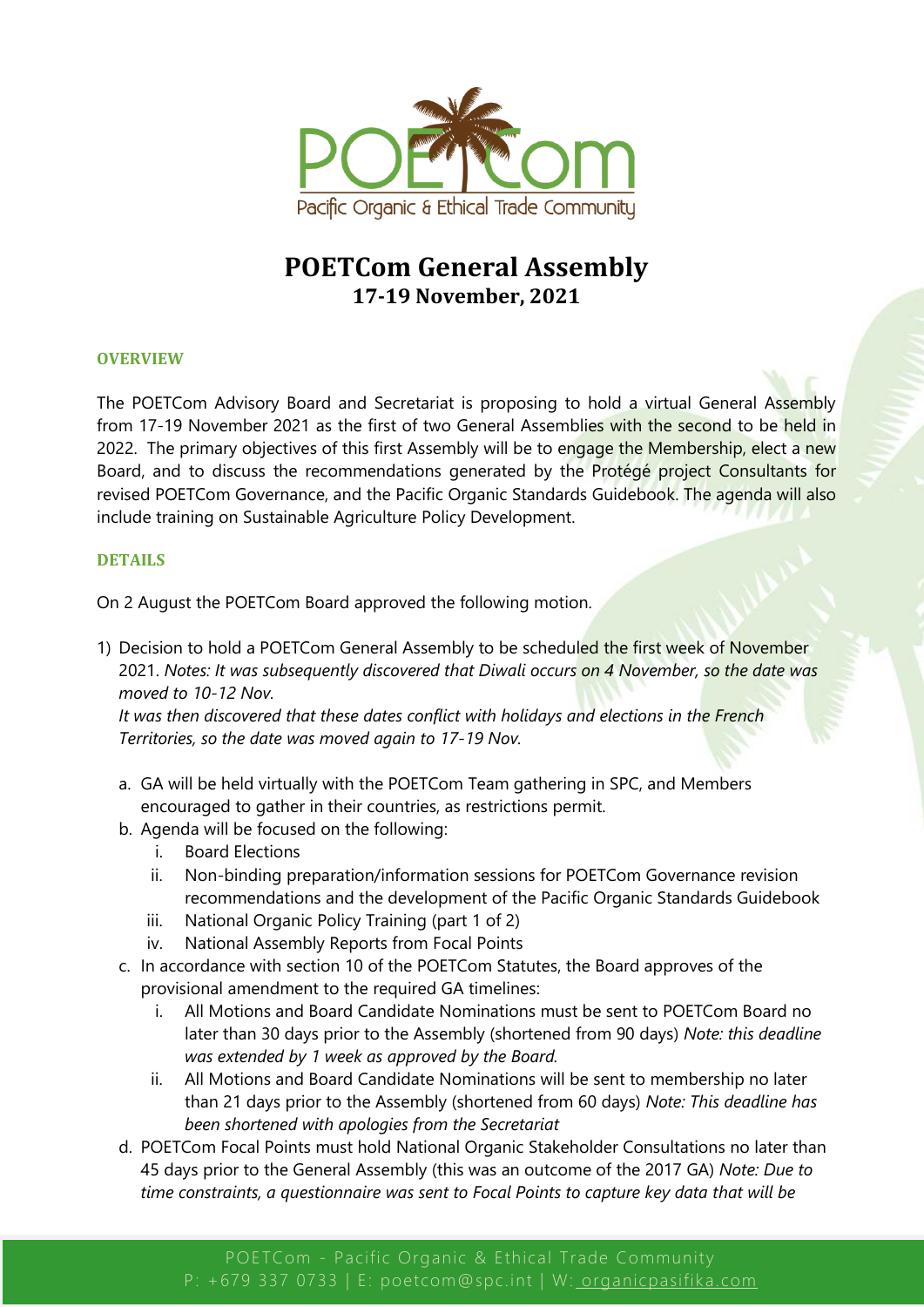*consolidated and reported to the Assembly. This exercise will prepare the Focal Points and Membership to engage in National Stakeholder Consultations in preparation for the 2022 General Assembly.*

POETCom Statute #5 states that a regular General Assembly is held every two years. The last POETCom GA was held from 24-26 October 2017. A GA was tentatively scheduled for May 2020 however was cancelled due to the COVID outbreak resulting in travel restrictions.

Due to COVID travel restrictions the General Assembly will be virtual although members may choose to assemble in their respective locations to attend depending on the local situation. While POETCom Statutes stipulate that voting is by Focal Points only, holding this meeting virtually will afford wider participation by POETCom Members which has traditionally been limited to the Focal Points due to travel costs.

POETCom Statute #5 also prescribes that General Assemblies must be announced three months in advance, that motions from focal points must be proposed to the Advisory Board at least 90 days before the session of the General Assembly and that motions must be sent out at least 60 days before the session of the General Assembly. A Save the Date Announcement flyer of POETCom General Assembly was sent to Membership 6 August 2021. Timelines for Motions and Board Candidate Nominations were shortened in the Board Motion. In the leadup to the GA it will be communicated to the membership that although motions from the Board may come to a vote at this meeting, motions from members will be presented for discussion only with voting tabled until the next General Assembly.

## **PROJECT OBJECTIVES**

Through the EDF 11 funded Pacific Territories Regional Project for Sustainable Ecosystem Management (Protégé) project, separate Contractor Teams have been working toward the creation of the Pacific Organic Standard Guidebook, and a set of Recommendations to the POETCom Governance structure. The findings and recommendations of the contractors will be the focus of one full day of the Assembly. It is anticipated that discussions during this GA will include non-binding "Straw-man" polling, assisting with final revisions of binding motions to be voted on at the follow-up GA.

In June 2021 POETCom contracted with the Pacific Island Forum Secretariat for a project titled: Building Capacity for Non-State Actors to Lead Sustainable Agriculture Policy Development. Project objectives include National and Regional Organic Policy Training Workshop involving POETCom Members and Non-State Actors from all 15 PICTS where POETCom has Members. This GA affords an opportunity to begin the training and establish National training objectives. The 2022 GA will expand on the learnings from this Assembly.

## **EXPECTED OUTCOMES**

- New POETCom Board
- Initial understanding of Protégé Governance and POS Guidebook Revisions Recommendations
- Member and Focal Point engagement for feedback leading to better service from POETCom secretariat
- Regional Policy Development Workshop will prepare POETCom Stakeholders in the Project Countries to hold National Policy Development Workshops
- Next GA scheduled and a starting agenda established